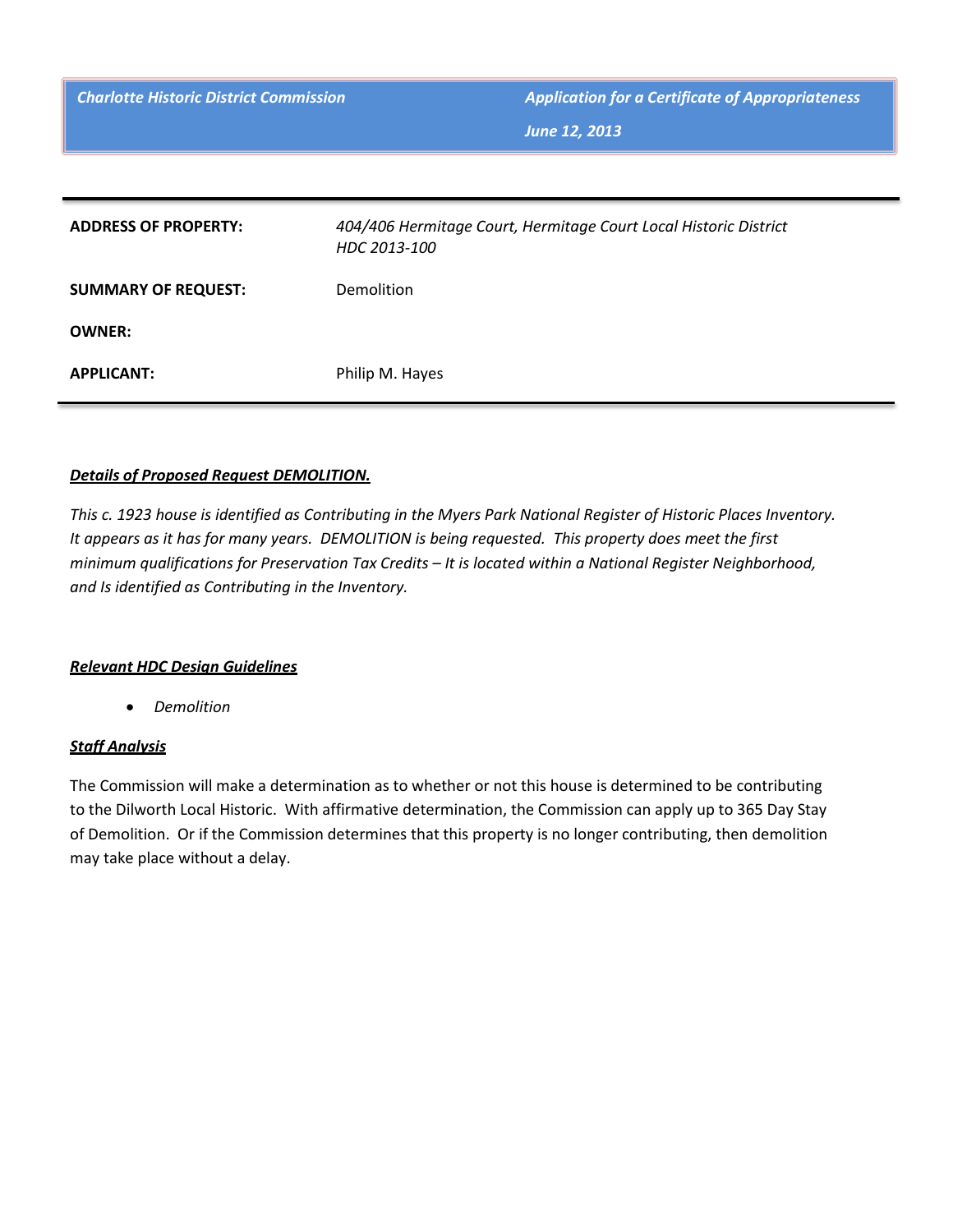- 1. *No building or structure located within a Local Historic District can be demolished without*
- 2. *a Certificate of Appropriateness.*
- 3. *The Historic District Commission will evaluate demolition applications to determine if the structure in question contributes to the character of the Local Historic District. If*
- 4. *the HDC finds that the structure does not contribute to the character of the district or is unsalvageable, immediate approval of the demolition request may be granted.*
- 5. *Should the Historic District Commission find that the structure does contribute to the character of the historic district, the HDC can delay the issuance of a Certificate of Appropriateness authorizing demolition for a period not to exceed 365 days, in order to work with the owner to seek alternatives to demolition.*
- 6. *When an application for demolition receives a 365-day delay, any consideration of applications for proposed new construction on the same site will be deferred for 90 days.*
- 7. *When an application for demolition receives a 365-day delay, the Historic District Commission Staff will seek an alternative to demolition and will contact, within one month of the delay vote, the property owner who has applied for demolition, Historic Charlotte, Inc., and Preservation North Carolina to inform them of the threatened status of the building.*
- 8. *A permanent injunction against demolition can be invoked only in cases where a building or structure is certified by the State Historic Preservation Officer as being of statewide significance.*
- 9. *Applications for the demolition of dilapidated accessory structures may be eligible for administrative approval. All other demolition applications will be reviewed by the full Commission.*
- 10. *The maximum delay period for the issuance of a Certificate of Appropriateness authorizing demolition shall be reduced by the HDC where the Commission finds that the owner would suffer extreme hardship or be permanently deprived of all beneficial use or return from the property by virtue of the delay.*

*Any project that the Historic District Commission determines would require significant and substantial exterior demolition may, at the discretion of the Commission, be subject to the HDC policy on Demolition.*